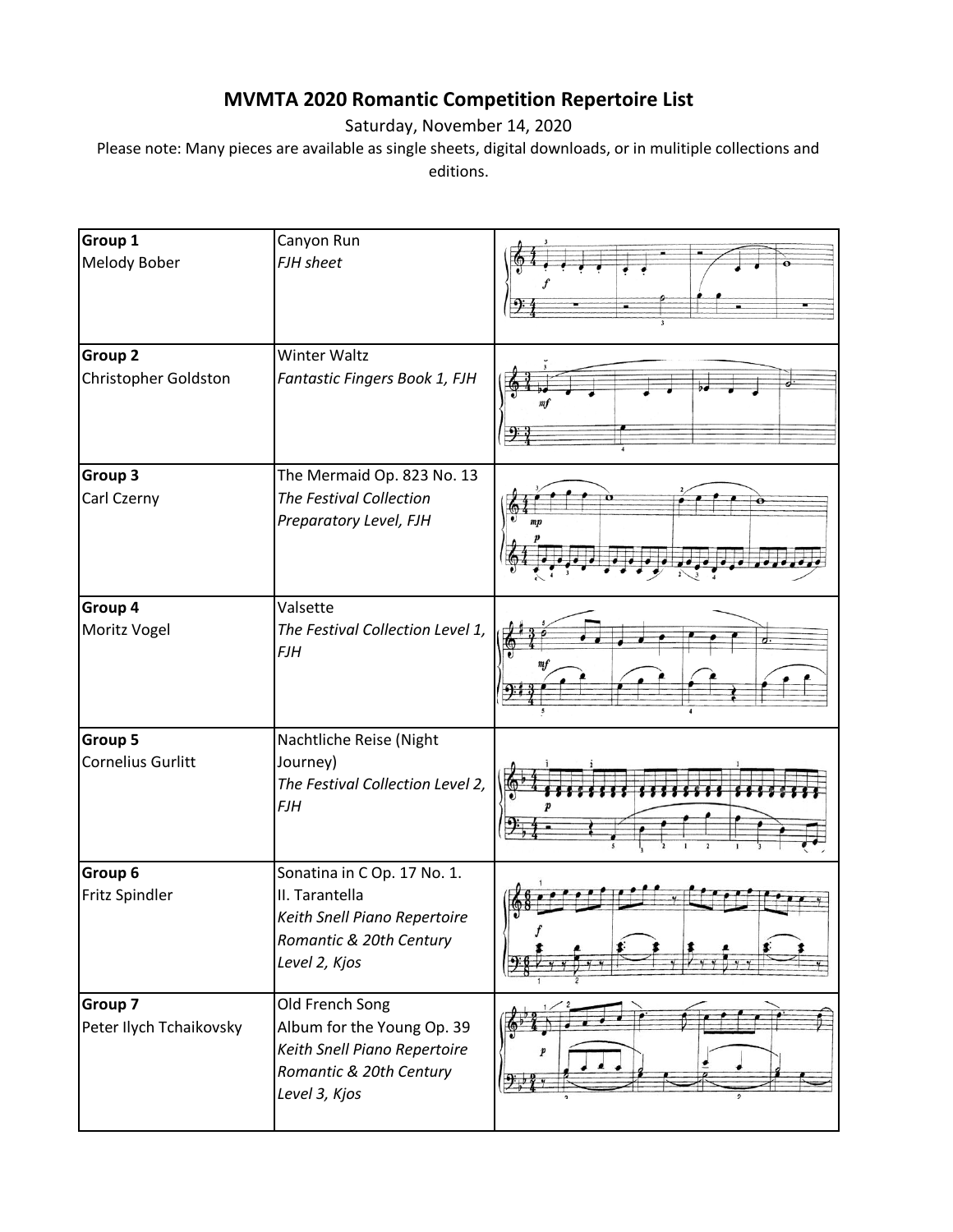| Group 8<br>Robert Schumann                 | <b>Hunting Song</b><br>From Album for the Young Op.<br>68 No. 7<br>Keith Snell Piano Repertoire<br>Romantic & 20th Century<br>Level 4, Kjos |                            |
|--------------------------------------------|---------------------------------------------------------------------------------------------------------------------------------------------|----------------------------|
| Group 9<br><b>Edvard Grieg</b>             | Waltz Op. 12 No. 2<br>The Festival Collection Level 5,<br><b>FJH</b>                                                                        |                            |
| Group 10<br>Johann Friedrich<br>Burgmuller | L'Orage Op. 109 No. 13<br>The Festival Collection Level 6,<br><b>FJH</b>                                                                    |                            |
| Group 11<br>Felix Mendelssohn              | Venetian Boat Song in F sharp<br>minor Op. 30 No. 6<br>sheet, Alfred                                                                        |                            |
| Group 12<br>Franz Schubert                 | Impromptu in A-flat Op. 142<br><b>No. 2</b><br>Keith Snell Piano Repertoire<br>Romantic & 20th Century<br>Level 9, Kjos                     | pp                         |
| Group 13<br><b>Edward MacDowell</b>        | March Wind Op. 46 No. 10<br>sheet, Alfred                                                                                                   | 88<br>J<br>lightly         |
| Group 14<br>Frederic Chopin                | Nocturne in B flat minor Op. 9<br>No. 1<br>The Festival Collection Level 8,<br><b>FJH</b>                                                   | $22 - 1$<br>$p$ espressivo |